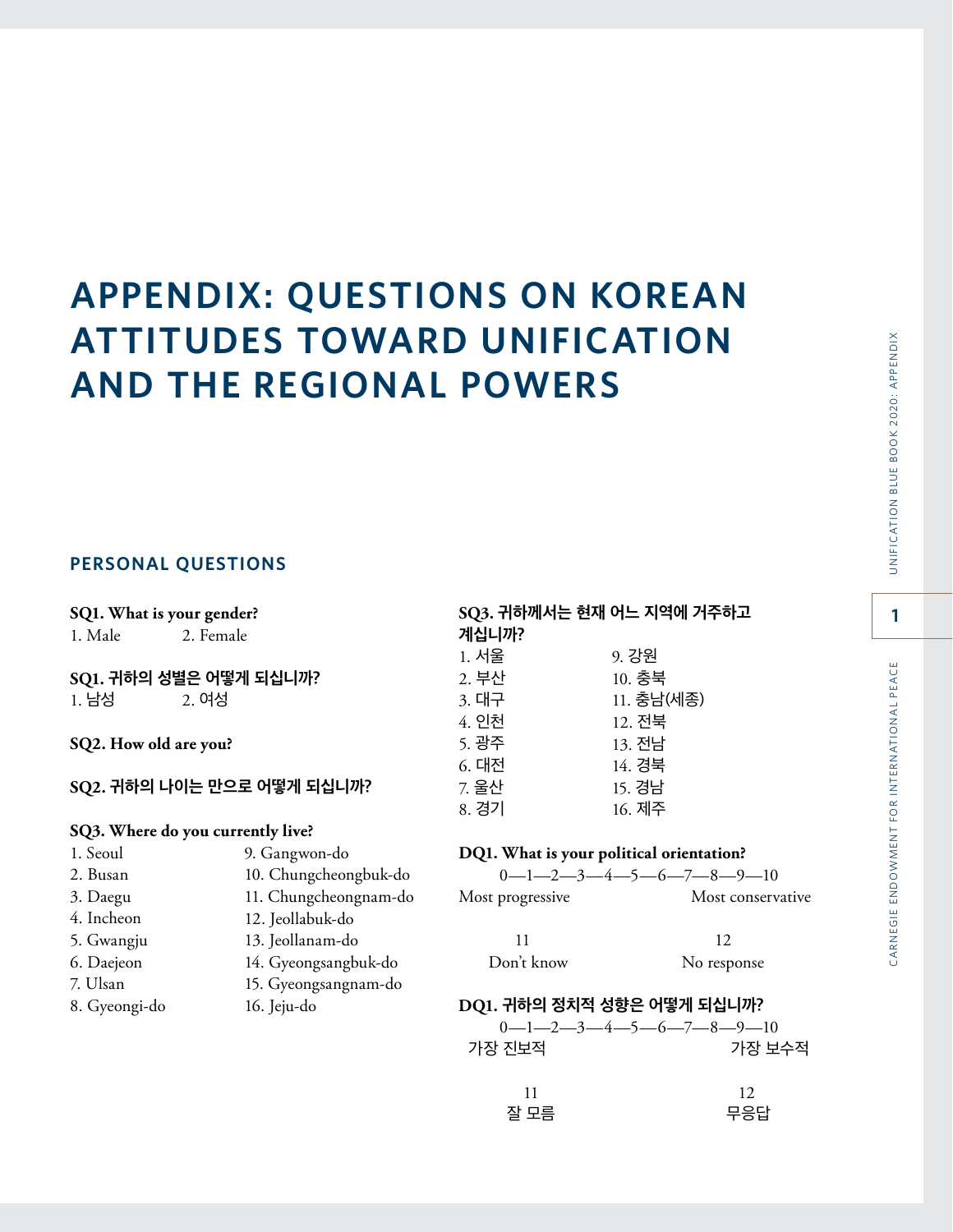#### **DQ2. Have you ever lived abroad?**

1. Have lived abroad 2. Have not lived abroad

#### **DQ2. 귀하께서는 해외에서 거주했던 경험이 있으십니까?**  $1.$  해외 거주 경험 있음  $2.$  해외 거주 경험 없음

#### **DQ2-1. If so, for how long did you live abroad?**

**DQ2-1. (DQ2 보기1 응답자만) 그렇다면 해외에서 얼마나 거주하셨습니까?**

#### **PRELIMINARY QUESTIONS**

**통일에 대한 기본 인식 (Basic Opinions on Reunification)**

## **Q1. In thinking about reunification, which of the unification scenarios is the most desirable? (Choose one.)**

- 1. Peaceful coexistence
- 2. Peaceful unification through dialogue and negotiation
- 3. Unification through absorption
- (North Korean collapse)
- 4. Unification through conflict
- 5. Not in favor of unification
- 6. Don't know

## **Q1. 귀하께서는 어떤 방식으로 통일을 하는것이 가장 바람직하다고 생각하십니까?**

- 1. 평화로운 상태로 남북한이 각자 공존
- 2. 대화와 협상을 통한 평화 통일
- 3. 북한 붕괴에 의한 흡수 통일
- 4. 남북 간 물리적 충돌을 통한 통일
- 5. 통일을 찬성하지 않음
- 6. 잘 모르겠다

# **Q2. In thinking about unification, which of the unification scenarios is the most likely?**

- **(Choose one.)**
- 1. Peaceful coexistence
- 2. Peaceful unification through dialogue and negotiation
- 3. Unification through absorption
- (North Korean collapse)
- 4. Unification through conflict
- 5. N/A, Unification will not occur
- 6. Don't know

# **Q2. 귀하께서는 통일이 된다고 생각 할 때, 어떤 방식으로 통일을 하는 것이 가장 가능성이 높다고 생각하십니까?**

- 1. 평화로운 상태로 남북한이 각자 공존
- 2. 대화와 협상을 통한 평화 통일
- 3. 북한 붕괴에 의한 흡수 통일
- 4. 남북 간 물리적 충돌을 통한 통일
- 5. 이 중에 없음 (통일이 되지 않을 것)
- 6. 잘 모르겠다

#### **Q3. When do you think reunification is likely to occur? (Choose one.)**

- 1. Never
- 2. 5 years
- 3. 5¬–10 years
- 4. 10–20 years
- 5. 20–30 years
- 6. 30–40 years
- 7. 40 years or more

## **Q3. 귀하께서는 몇 년 내에 통일이 될 꺼라고 생각하십니까?**

- 1. 통일이 되지 않을 것
- 2. 5년 이내
- 3. 5년~ 10년 이내
- 4. 10년~20년 이내
- 5. 20년~30년 이내
- 6. 30년~40년 이내
- 7. 40년 이상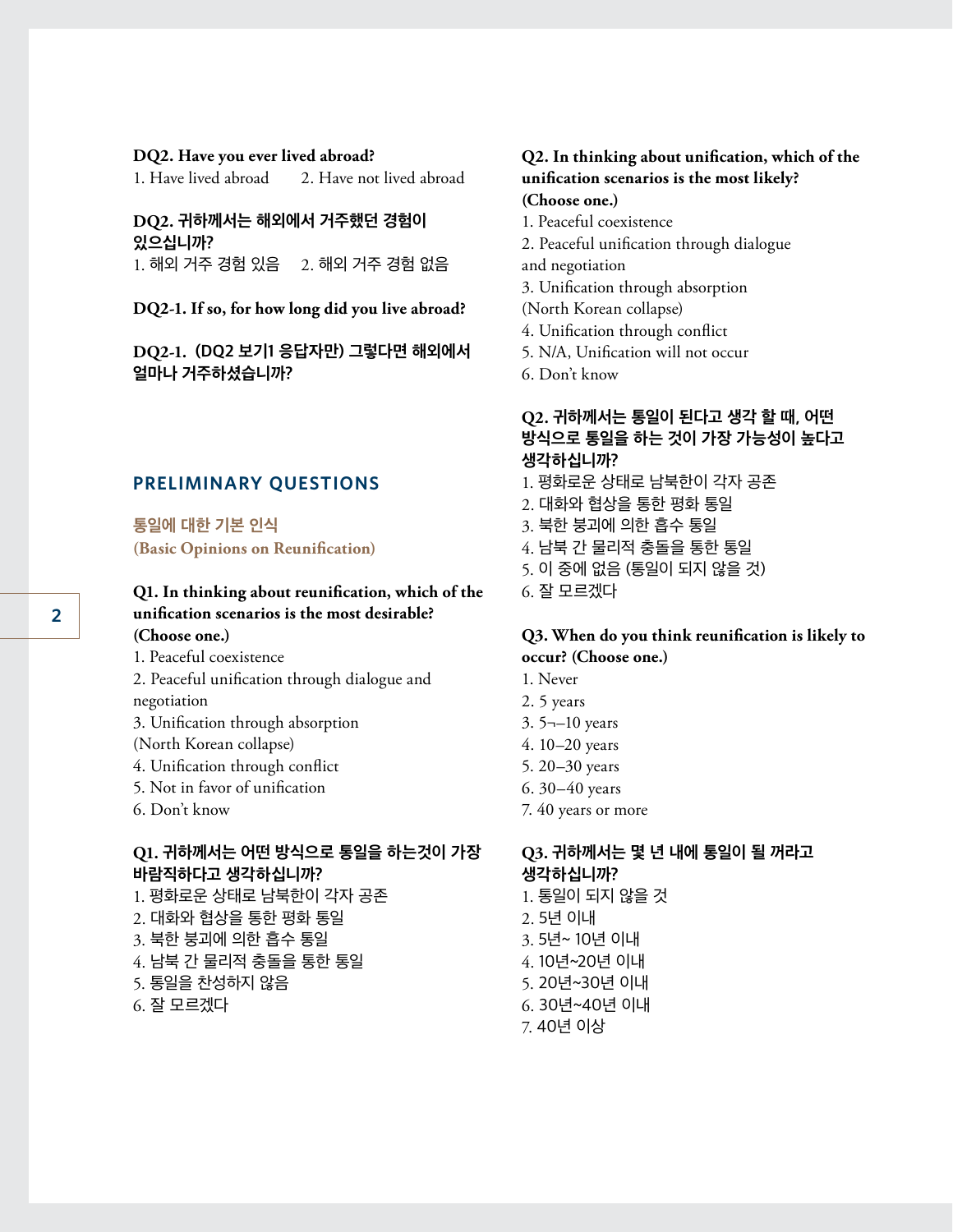**Q4. The two Koreas have stated that unification should occur by the two Koreas without the participation of foreign powers. Do you agree with this statement? Do you disagree?** 1. Agree 2. Disagree

## **Q4. 남북한은 외부 세력의 개입 없이 통일이 이루어져야 한다고 합의한 바 있습니다. 귀하께서는 이러한 합의 내용에 대해 동의하십니까? 동의하지 않으십니까?** 1. 동의한다 2. 동의하지 않는다

#### **Q4A. If you answered "agree" to the above statement (choose all that apply):**

1. Do you agree because foreign nations might undermine Korean independence and sovereignty in unification?

2. Do you agree because foreign involvement might lead to foreign military intervention in unification?

3. Do you agree because foreign nations might undermine a unified Korea's economic independence?

4. Do you agree because foreign involvement might prevent a unified Korea from being politically neutral?

5. Do you agree because foreign involvement in unification would go against the will of the Korean population?

6. Do you agree for a reason not stated above?

# **Q4A. (Q4 보기1 응답자만) 귀하께서 동의하시는 이유를 보기 중에서 모두 선택해주시기 바랍니다.**

1. 통일 과정에서 한국의 독립성과 주권을 훼손시킬 수 있기 때문에

2. 통일 과정에서 외국군의 개입으로 이어질 수 있기 때문에

3. 통일된 한반도의 경제적 자립성을 저해할 수 있기 때문에

4.) 통일된 한반도가 정치적으로 중립적인 입장을 가질 수 없을 것이기 때문에

5. 통일에 외부 세력이 개입하는 것은 국민 의지에 반하는 것이 때문에

6. 기타 ()

#### **Q4B. If you answered "disagree" to the above statement (choose all that apply):**

1. Do you disagree because you see foreign involvement in unification as unavoidable?

2. Do you disagree because foreign involvement in unification might help avoid violent conflict?

3. Do you disagree because foreign involvement in unification could support Korea's political settlement negotiations?

4. Do you disagree because foreign involvement could help alleviate the economic burden of unification?

5. Do you disagree because foreign nations could help provide humanitarian assistance in unification?

6. Do you disagree for a reason not stated above?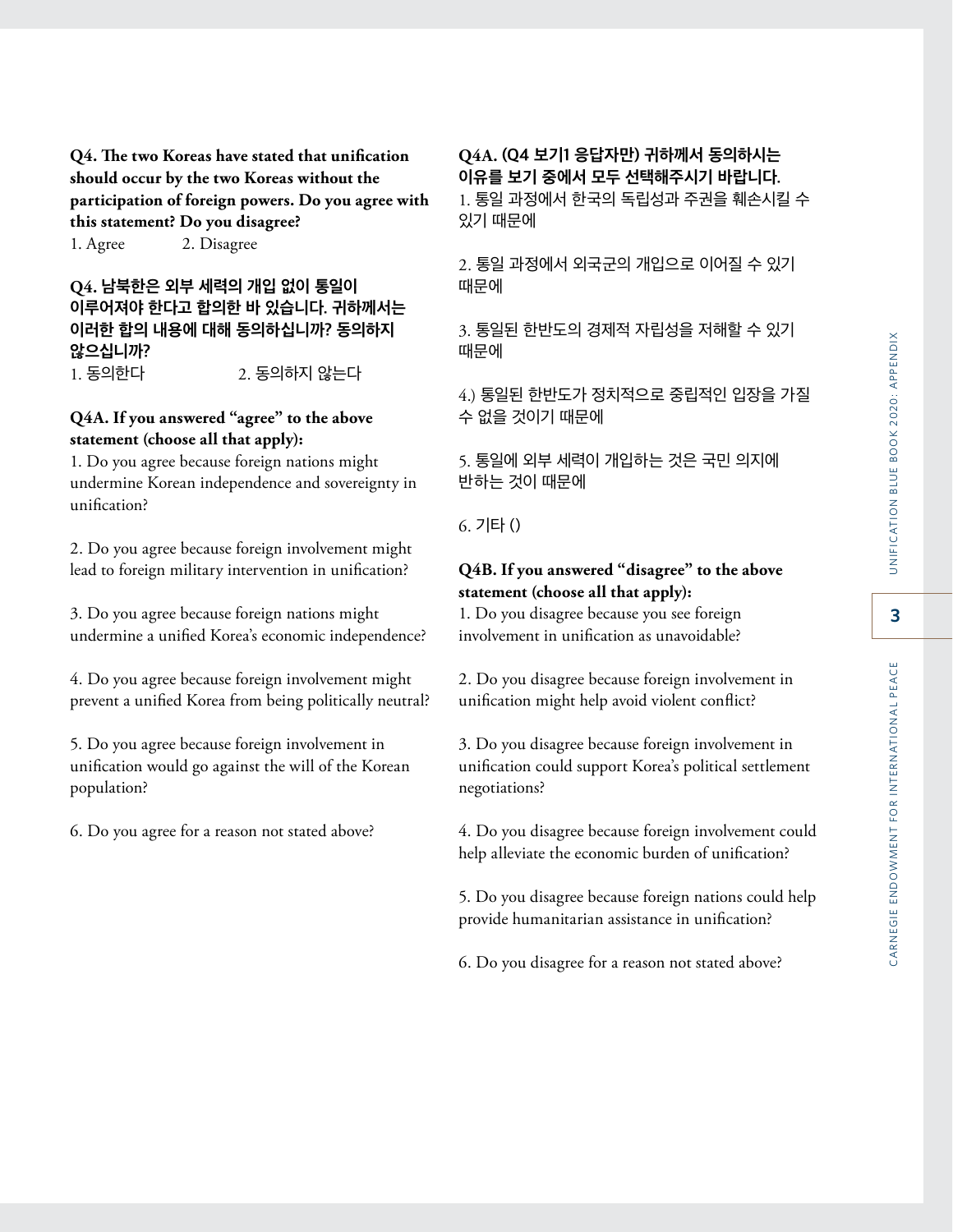#### **Q4B. (Q04 보기2 응답자만) 귀하께서 동의하시지 않는 이유를 보기 중에서 모두 선택해주시기 바랍니다.**

1. 통일에 있어 외부 세력의 개입은 피할 수 없는 일이기 때문에

2) 외부 세력의 개입을 통해 남북간 물리적 충돌을 방지할 수 있기 때문에

3) 한국의 정치적 교섭에 도움이 될 것이기 때문에

4) 통일의 경제적 부담을 경감시키는 데 도움이 될 수 있기 때문에

5) 통일 과정에서 인도적 지원을 받을 수 있기 때문에

6) 기타 ()

#### **북한에 대한 인식과 김정은**

**(Perceptions on North Korea and Kim Jong Un)**

## **Q5. How would you describe the current state of South-North relations as compared to three years ago? (Choose one.)**

- 1. Very positive
- 2. Positive
- 3. No change
- 4. Negative
- 5. Very negative

#### **Q5. 귀하께서는 3년 전(2016년)에 비해 현재의 남북관계가 어떻다고 생각하십니까?**

- 1. 매우 긍정적으로 변했다
- 2. 긍정적으로 변했다
- 3. 변화가 없다
- 4. 부정적으로 변했다
- 5. 매우 부정적으로 변했다

#### **Q6. How confident are you that North Korea will give up its nuclear weapons? (Choose one).**

- 1. Very confident
- 2. Somewhat confident
- 3. Not so confident
- 4. Not confident at all
- 5. I don't know

# **Q6. 귀하께서는 북한이 핵무기를 포기할 것이라고 생각하십니까?**

- 1. 매우 그렇다
- 2. 다소 그렇다
- 3. 다소 그렇지 않다
- 4. 전혀 그렇지 않다
- 5. 잘 모르겠다

#### **Q7. How much do you trust Kim Jong Un?**

- 1. A lot
- 2. Somewhat
- 3. Not a lot
- 4. Not at all

#### **Q7. 귀하께서는 통일의 책임감 있는 협력자로서 북한의 김정은 위원장을 얼마나신뢰하십니까?**

- 1. 매우 신뢰한다
- 2. 조금 신뢰한다
- 3. 많이 신뢰하지 않는다
- 4. 전혀 신뢰하지 않는다

#### **Q8. How much do you trust North Korea?**

- 1. A lot
- 2. Somewhat
- 3. Not a lot
- 4. Not at all

#### **Q8. 귀하께서는 북한이 통일에 있어 책임감 있는 국가의 모습을 보일 것이라고 생각하십니까?**

- 1. 매우 그렇다
- 2. 다소 그렇다
- 3. 다소 그렇지 않다
- 4. 전혀 그렇지 않다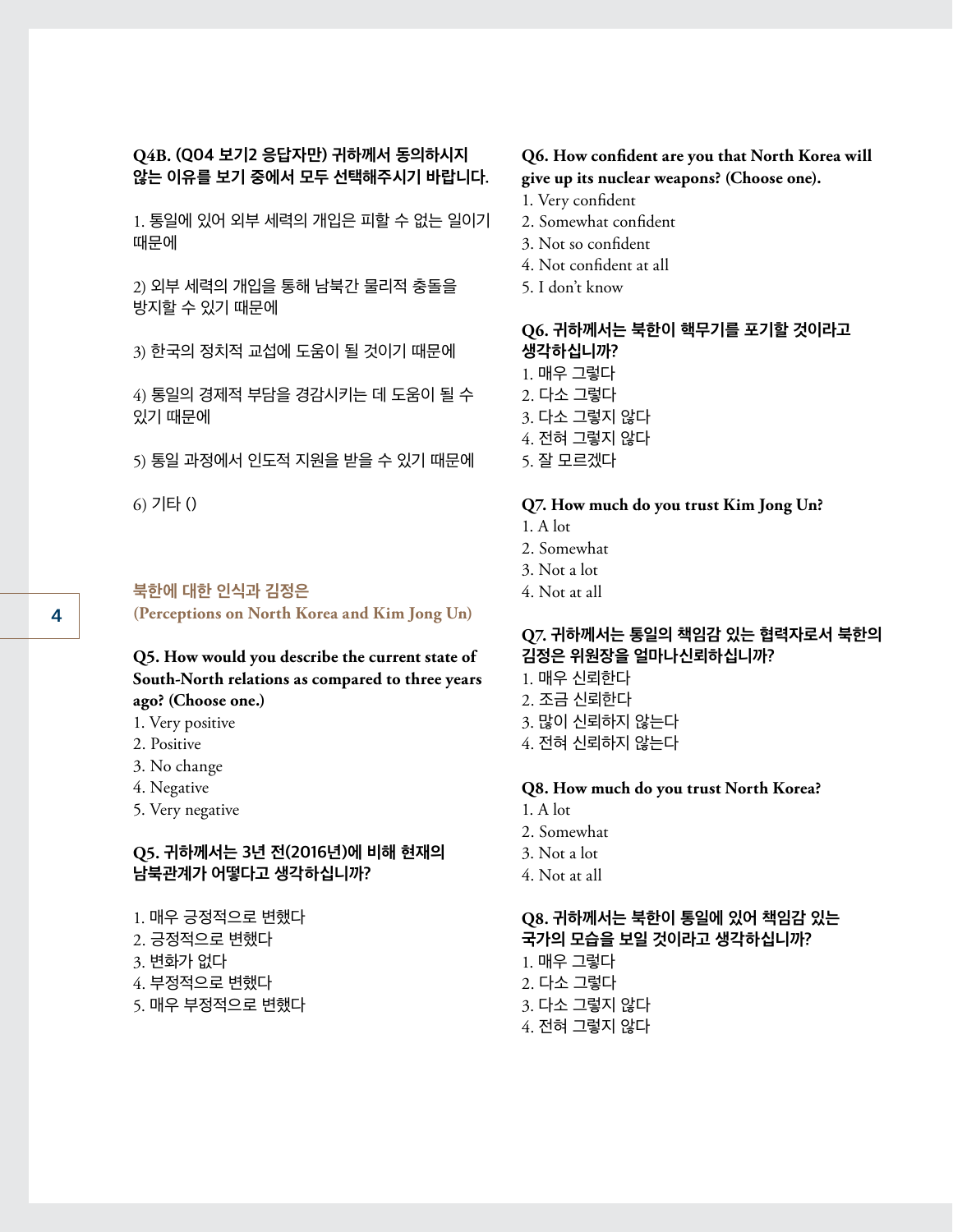CARNEGIE ENDOWMENT FOR INTERNATIONAL PEACE

#### **남북통일에 가장 중요한 주변국 인식 (The Most Important Regional Power Relating to**

**South-North Unification)** 

**Q9. In your opinion, which country (other than North Korea) is likely to have the most influence throughout the phase of Korean reunification? (Choose one).**

- 1. United States
- 2. China
- 3. Japan
- 4. Russia
- 5. None of the above
- 6. Don't know

## **Q9. 귀하께서는 통일이 되는 단계에서 북한 이외의 국가 중 어느 국가가 가장 큰 영향을 줄 것이라고 생각하십니까? (R)**

- 1. 미국
- 2. 중국
- 3. 일본
- 4. 러시아
- 5. 이 중에 없다
- 6. 잘 모르겠다

# **Q10. In your opinion, which of the regional powers should have some role in fostering Korean reunification? (Choose all that apply).**

- 1. United States
- 2. China
- 3. Japan
- 4. Russia
- 5. None of the above
- 6. Don't know

# **Q10. 귀하께서는 통일을 하는 과정에서, 한반도 주변국들 중 특정한 역할을 맡아서 수행해야 한다고 생각하는 국가가 있습니까? 모두 선택해주십시오.**

- 1. 미국
- 2. 중국
- 3. 일본
- 4. 러시아
- 5. 이 중에 없다
- 6. 잘 모르겠다

## **Q11. How much do you trust Donald Trump to be a supportive partner in unification?**

- 1. A lot
- 2. Somewhat
- 3. Not a lot
- 4. Not at all
- 5. Don't know

## **Q11. 귀하께서는 통일을 지원하는 협력자로서 도널드 트럼프 대통령을 얼마나 신뢰하십니까?**

- 1. 매우 신뢰하다
- 2. 조금 신뢰한다
- 3. 다소 신뢰하지않는다
- 4. 전혀 신뢰하지 않는다
- 5. 잘 모르겠다

#### **Q12. How much do you trust the United States to be a supportive partner in unification?**

- 1. A lot
- 2. Somewhat
- 3. Not a lot
- 4. Not at all
- 5. Don't know

# **Q12. 귀하께서는 통일을 지원하는 협력국으로서 미국을 얼마나 신뢰하십니까?**

- 1. 매우 신뢰하다
- 2. 조금 신뢰한다
- 3. 다소 신뢰하지않는다
- 4. 전혀 신뢰하지 않는다
- 5. 잘 모르겠다

## **Q13. How much do you trust Xi Jinping to be a supportive partner in unification?**

- 1. A lot
- 2. Somewhat
- 3. Not a lot
- 4. Not at all
- 5. Don't know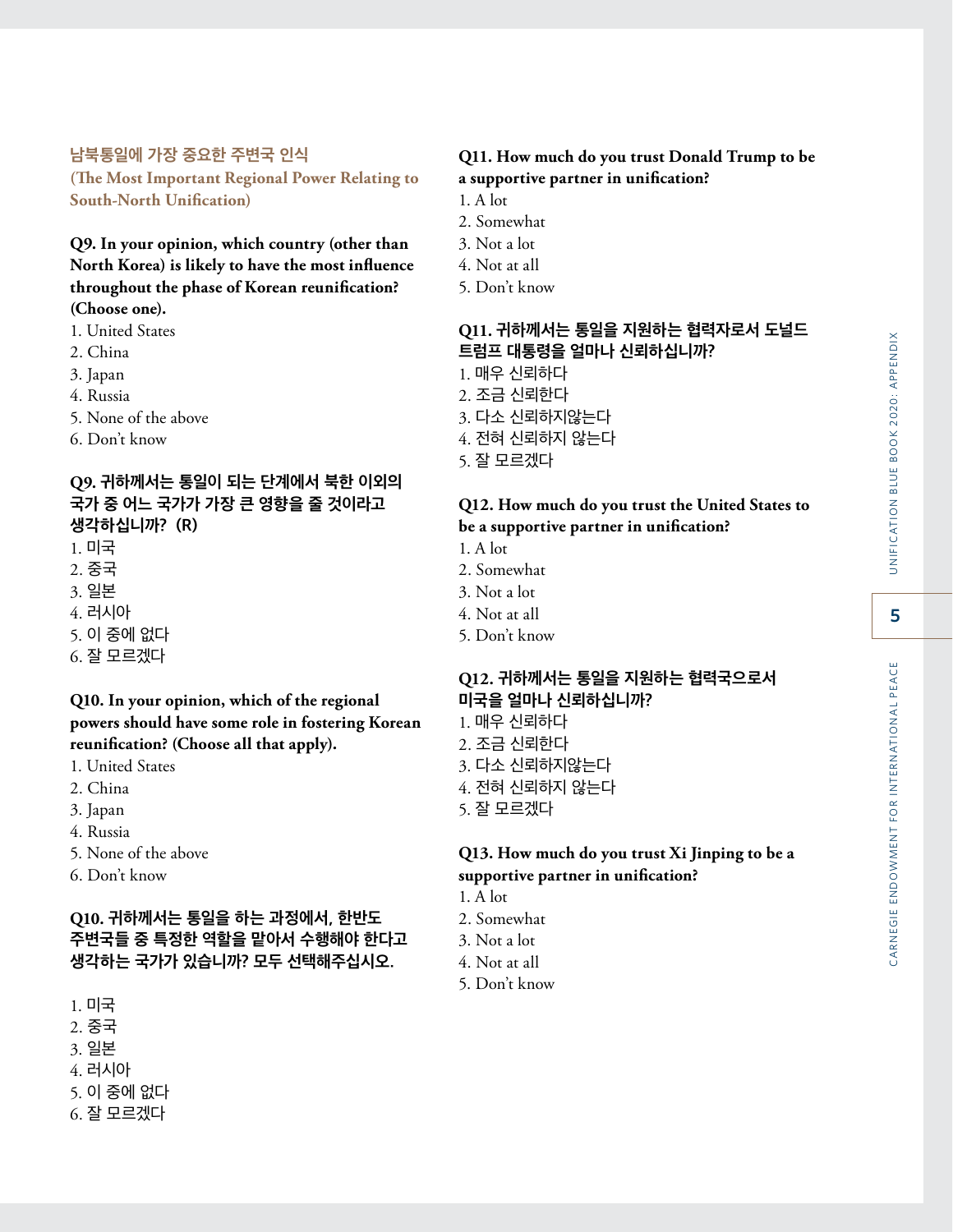#### **Q13. 귀하께서는 통일을 지원하는 협력자로서 시진핑 주석을 얼마나 신뢰하십니까?**

- 1. 매우 신뢰하다
- 2. 조금 신뢰한다
- 3. 다소 신뢰하지않는다
- 4. 전혀 신뢰하지 않는다
- 5. 잘 모르겠다

#### **Q14. How much do you trust China to be a supportive partner in unification?**

- 1. A lot
- 2. Somewhat
- 3. Not a lot
- 4. Not at all
- 5. Don't know

#### **Q14. 귀하께서는 통일을 지원하는 협력국으로서 중국을 얼마나 신뢰하십니까?**

- 1. 매우 신뢰하다
- 2. 조금 신뢰한다
- 3. 다소 신뢰하지않는다
- 4. 전혀 신뢰하지 않는다
- 5. 잘 모르겠다

#### **Q15. How much do you trust Shinzo Abe to be a supportive partner in unification?**

- 1. A lot
- 2. Somewhat
- 3. Not a lot
- 4. Not at all
- 5. Don't know

# **Q15. 귀하께서는 통일을 지원하는 협력자로서 아베 총리를 얼마나 신뢰하십니까?**

- 1. 매우 신뢰하다
- 2. 조금 신뢰한다
- 3. 다소 신뢰하지않는다
- 4. 전혀 신뢰하지 않는다
- 5. 잘 모르겠다

#### **Q16. How much do you trust Japan to be a supportive partner in unification?**

- 1. A lot
- 2. Somewhat
- 3. Not a lot
- 4. Not at all
- 5. Don't know

## **Q16. 귀하께서는 통일을 지원하는 협력국으로서 일본을 얼마나 신뢰하십니까?**

- 1. 매우 신뢰하다
- 2. 조금 신뢰한다
- 3. 다소 신뢰하지않는다
- 4. 전혀 신뢰하지 않는다
- 5. 잘 모르겠다

#### Q**17. How much do you trust Vladimir Putin to be a supportive partner in unification?**

- 1. A lot
- 2. Somewhat
- 3. Not a lot
- 4. Not at all
- 5. Don't know

#### **Q17. 귀하께서는 통일을 지원하는 협력자로서 푸틴 총리를 얼마나 신뢰하십니까?**

- 1. 매우 신뢰하다
- 2. 조금 신뢰한다
- 3. 다소 신뢰하지않는다
- 4. 전혀 신뢰하지 않는다
- 5. 잘 모르겠다

#### **Q18. How much do you trust Russia to be a supportive partner in unification?**

- 1. A lot
- 2. Somewhat
- 3. Not a lot
- 4. Not at all
- 5. Don't know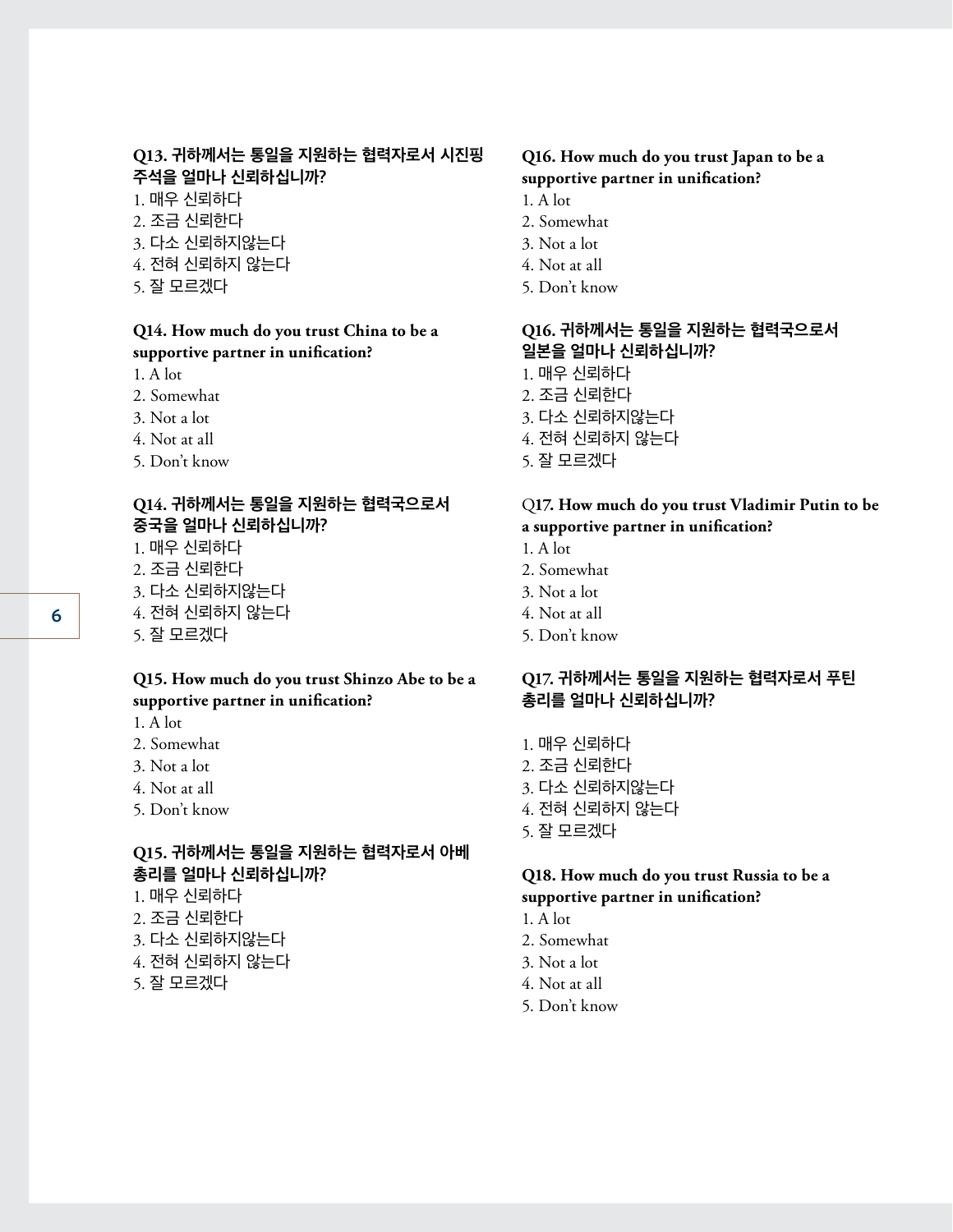## **Q18. 귀하께서는 통일을 지원하는 협력국으로서 러시아를 얼마나 신뢰하십니까?**

- 1. 매우 신뢰하다
- 2. 조금 신뢰한다
- 3. 다소 신뢰하지않는다
- 4. 전혀 신뢰하지 않는다
- 5. 잘 모르겠다

#### **Q19. How much do you trust the United Nations to be a supportive partner in unification?**

- 1. A lot
- 2. Somewhat
- 3. Not a lot
- 4. Not at all
- 5. Don't know

#### **Q19. 귀하께서는 통일을 지원하는 협렵기관으로 UN을 얼마나 신뢰하십니까?**

- 1. 매우 신뢰하다
- 2. 조금 신뢰한다
- 3. 다소 신뢰하지않는다
- 4. 전혀 신뢰하지 않는다
- 5. 잘 모르겠다

#### **Q20. In your opinion, which country is likely to exert the greatest influence on security issues throughout the phase of Korean reunification? (Choose one.)**

- 1. United States
- 2. China
- 3. Japan
- 4. Russia
- 5. None of the above
- 6. Don't know

## **Q20. 귀하께서는 통일을 하는 단계에서, 한반도 주변국 중 어떤 국가가 안보 문제에 가장 큰 영향을 미칠 것으로 생각하십니까?**

- 1. 미국
- 2. 중국
- 3. 일본
- 4. 러시아
- 5. 이 중에 없다
- 6. 잘 모르겠다

## **Q21. In your opinion, which country is likely to exert the greatest influence on economic issues throughout the phase of Korean reunification? (Choose one.)**

- 1. United States
- 2. China
- 3. Japan
- 4. Russia
- 5. None of the above
- 6. Don't know

## **Q21. 귀하께서는 통일을 하는 단계에서, 한반도 주변국 중 어떤 국가가 경제 문제에 가장 큰 영향을 미칠 것으로 생각하십니까?**

- 1. 미국 2. 중국 3. 일본 4. 러시아
- 5. 이 중에 없다
- 6. 잘 모르겠다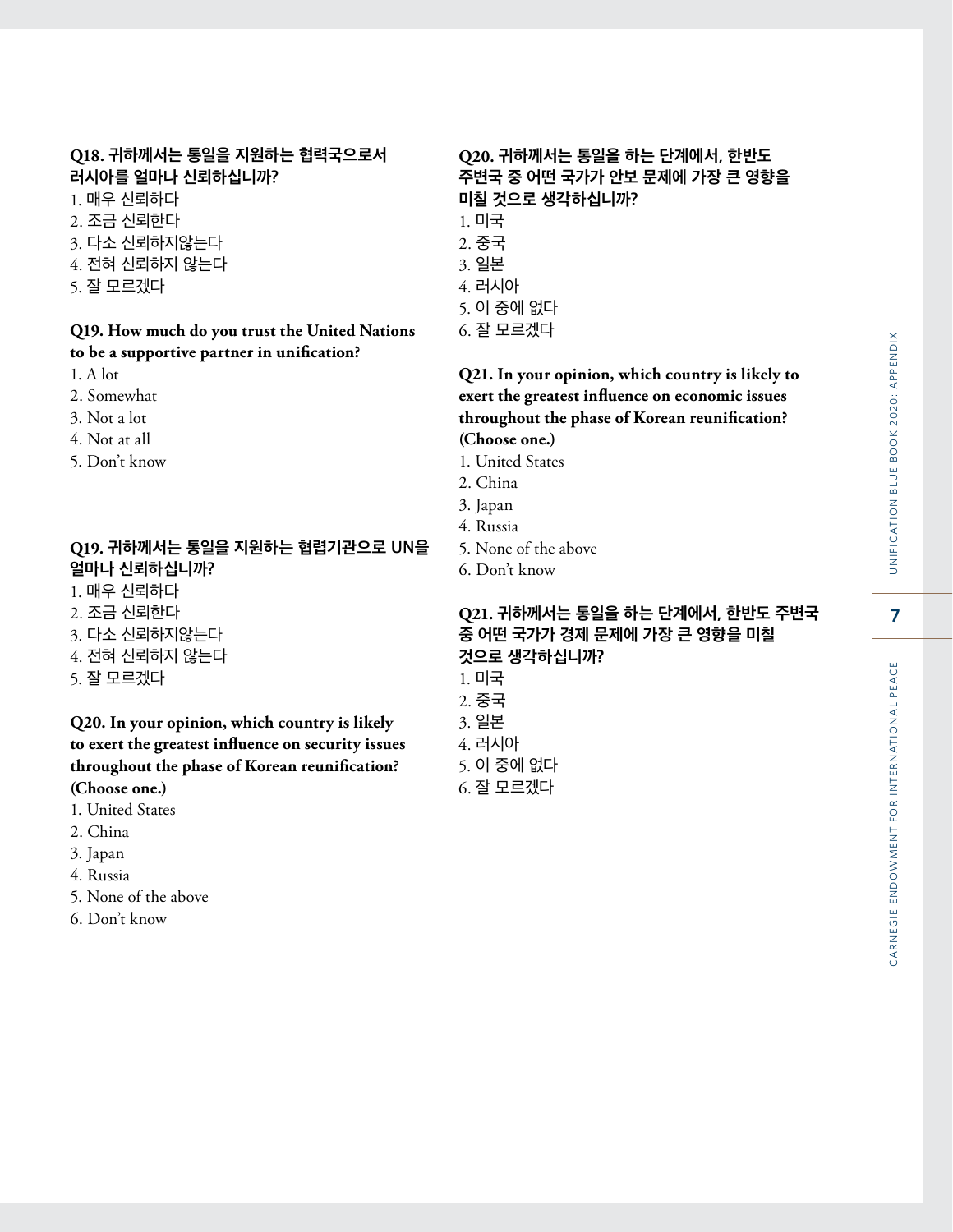#### **통일과 연관된 주변국들의 구체적인 역할에 대한 인식**

**(Perceptions on More Specific Roles of the Regional Powers on Korean Reunification)**

# **Q22. In your opinion, should international organizations like the UN have some role in fostering Korean reunification?**

1.Strongly agree

- 2. Agree
- 3. Disagree
- 4. Strongly disagree
- 5. Don't know

## **Q22. 귀하께서는 통일을 하는데 있어, UN과 같은 국제 기구가 특정 역할을 맡아서 수행해야 한다는데 동의하십니까?**

- 1. 매우 동의한다
- 2. 동의한다
- 3. 보통이다
- 4. 동의하지 않는다
- 5. 전혀 동의하지 않는다

#### **통일이후에 예상되는 주변국들에 대한 인식 (Perceptions on the Regional Powers After Unification)**

## **Q23. In your opinion, which regional power is likely to pose the greatest security threat to a unified Korea?**

- 1. United States
- 2. China
- 3. Japan
- 4. Russia
- 5. None of the above
- 6. Don't know

# **Q23. 남북한이 통일이 된 상황에서, 안보적으로 한반도에 가장 큰 위협이 될 국가는 어디라고 생각하십니까?**

- 1. 미국
- 2. 중국
- 3. 일본
- 4. 러시아
- 5. 이 중에 없다
- 6. 잘 모르겠다

#### **Q24. In your opinion, which regional power is likely to pose the greatest economic threat to a unified Korea?**

- 1. United States
- 2. China
- 3. Japan
- 4. Russia
- 5. None of the above
- 6. Don't know

## **Q24. 남북한이 통일이 된 상황에서, 경제적으로 한반도에 가장 큰 위협이 될 국가는 어디라고 생각하십니까?**

- 1. 미국
- 2. 중국
- 3. 일본
- 4. 러시아
- 5. 이 중에 없다
- 6. 잘 모르겠다

#### **Q25. Should a unified Korea continue to have very strong ties with the international community?**

- 1) Strongly agree
- 2) Agree
- 3) Disagree
- 4) Strongly disagree
- 5) Don't know